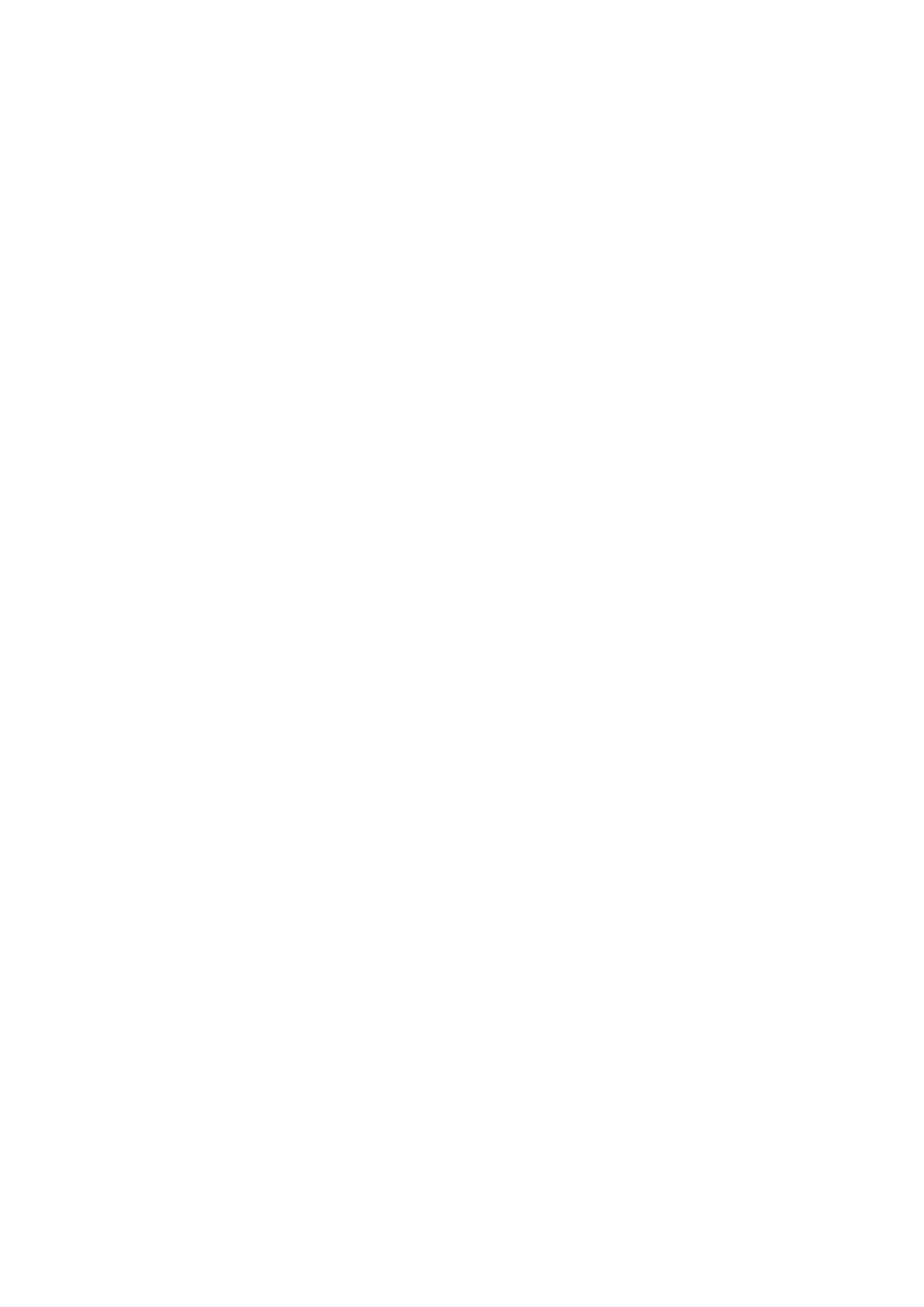*'Love One Another, Know Ourselves, Believe and Grow'*

### **Our Vision** *'Love One Another, Know Ourselves, Believe and Grow'*

From the vision stem seven core Christian values, which we embed in the life of our school.

### **Love One Another**

This encapsulates our ethos as a Christian school, where we all care for each other as a school community. The Christian Values of **Forgiveness** and **Compassion** reflected the part of our vision in a way that all stakeholders can relate to.

### **Know Ourselves**

This part of our vision works on two important levels. In terms of knowing oneself, we aim that children become independent learners, setting goals and targets to improve their own knowledge and/or social skills. It is also essential for the school community to understand their own spiritual beliefs and respect the beliefs and feelings of others. The Christian Values of **Respect** and **Responsibility** underpin this.

#### **Believe and Grow**

The final aspect to our vision deals with the importance of the aspirations and self-esteem of our school community. We want our children to aim high and believe in their own ability. As teachers and stakeholders we endeavour to better our practice and give the children the best possible opportunities. Therefore, **Creativity**, **Perseverance** and **Courage** are the core Christian Values that we believe best represent 'Believe and Grow'.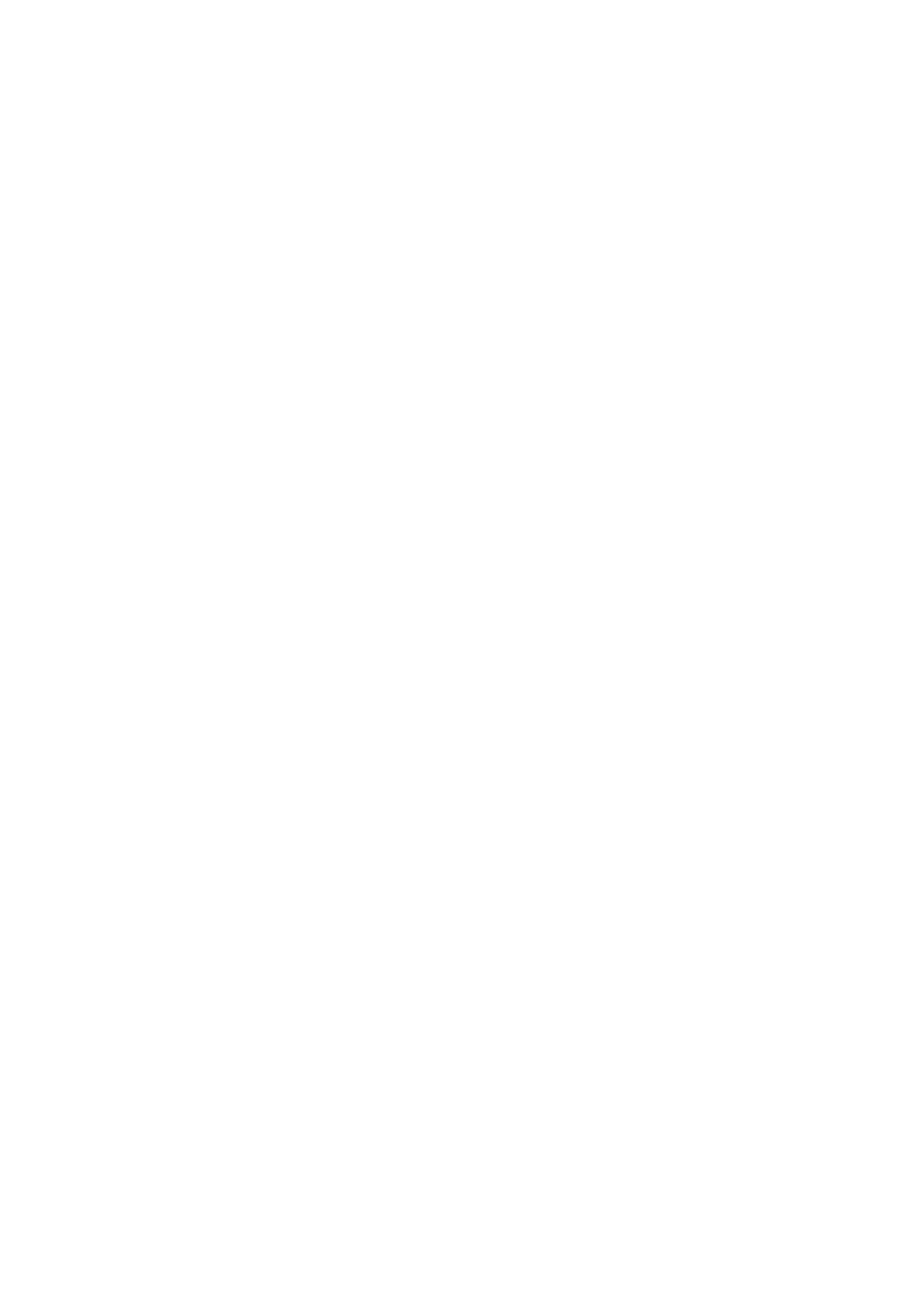*'Love One Another, Know Ourselves, Believe and Grow'*

### **Parent Handbook 2018/19**

### **Contents**

| <b>Our Vision</b>                                    | 3              |
|------------------------------------------------------|----------------|
| <b>General Information at Tutshill C of E School</b> |                |
| The Christian Foundation                             | 7              |
| The Governance of Church of England Schools          | $\overline{7}$ |
| The Governing Body                                   | $\overline{7}$ |
| <b>Foundation Governors</b>                          | $\overline{7}$ |
| The School and its Location                          | $\overline{7}$ |
| <b>Admission and Transfer</b>                        | 8              |
| <b>Welcoming Your Child to School</b>                | 8              |
| Teaching and Learning at Tutshill C of E School      |                |
| <b>School Aims</b>                                   | 9              |
| <b>The National Curriculum</b>                       | 9              |
| Teaching and Learning                                | 9              |
| Beginning and End-of-Day Procedures                  | 11             |
| Assessment                                           | 12             |
| <b>Collective Worship</b>                            | 12             |
| <b>Religious Education (RE)</b>                      | 12             |
| <b>Special Educational Needs (SEN)</b>               | 12             |
| <b>Technology at Tutshill</b>                        | 12             |
| <b>Educational Visits</b>                            | 12             |
| Homework and Home School Partnership                 | 13             |
| <b>Pupil Welfare at Tutshill C of E School</b>       |                |
| <b>School Uniform and Uniform Rules</b>              | 15             |
| <b>Behaviour at Tutshill</b>                         | 16             |
| <b>School Travel</b>                                 | 16             |
| <b>Cycle and Scooter Storage</b>                     | 16             |
| Lunches                                              | 16             |
| <b>Snacks and Drinks</b>                             | 17             |
| <b>Medical Information</b>                           | 17             |
| <b>Accidents at School</b>                           | 17<br>17       |
| <b>Illness</b><br><b>Medicines</b>                   | 17             |
| <b>Health Checks</b>                                 | 17             |
| Absence from School                                  | 18             |
| <b>Lost Property</b>                                 | 18             |
| Individual or Small Group Music Tuition              | 18             |
| Security                                             | 18             |
| Attendance                                           | 18             |
| <b>Insurance Cover</b>                               | 20             |
| <b>Charging Policy</b>                               | 20             |
| Parent Teachers' Association (PTA)                   | 20             |
| Liaison with Secondary Schools                       | 21             |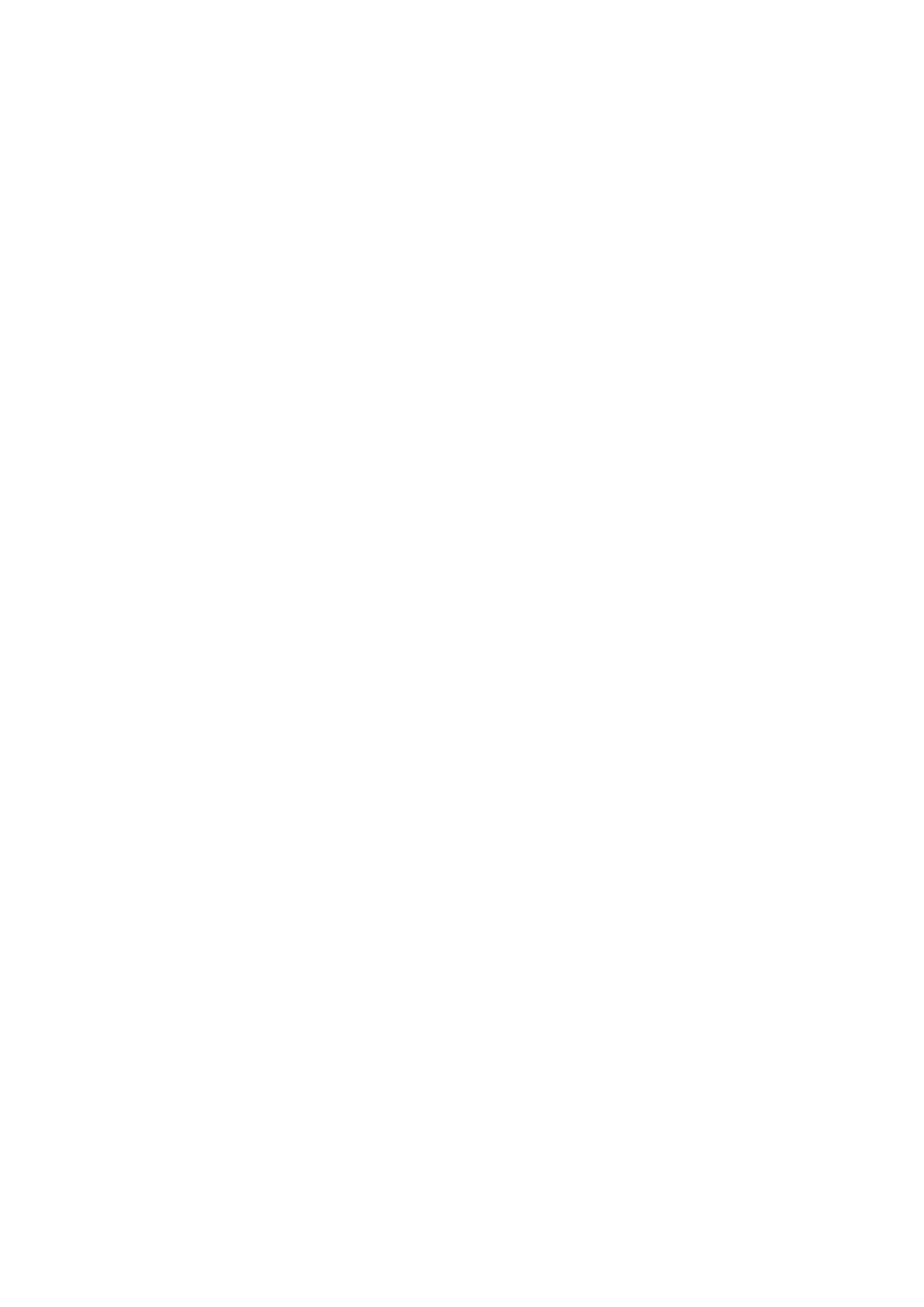*'Love One Another, Know Ourselves, Believe and Grow'*

### **General Information at Tutshill C of E School**

### **The Christian Foundation**

The school was originally founded by the Church of England in 1892 for the 'education of children and adults, or children only …in the Parish of Tidenham…' After the 1944 Education Act, control passed to the Local Education Authority and a Governing Body was appointed to manage the school in accordance with the trust deed.

Our school is proud of our Christian heritage and we actively encourage pupils to explore issues of belief and faith and their effect upon attitudes and behaviour within a Christian context. The social development of pupils is promoted by acceptance and engagement with the fundamental British Values of democracy, the rule of law, individual liberty and mutual respect and tolerance of those with different faiths and beliefs.

#### **The Governance of Church of England Schools**

Church Schools were established in a tradition of Christian commitment to education to serve local communities or parishes. The School Standards and Framework Act 1998 has underwritten the continued opportunity for church schools to hold their place in the state system in three forms, either as Voluntary Aided, Voluntary Controlled or Foundation schools.

#### **The Governing Body**

The Governing Body is committed to ensuring the present and future welfare of the school. Governors attend regular full governor meetings, committee meetings and undertake training as required. They visit the school both during the ordinary working day and for special events to become familiar with the school community and so inform their decision making.

#### **Foundation Governors**

Foundation Governors are expected to bring to The Governing Body an informed regard for the Church nature of the foundation of the school, to ensure that its Christian ethos is preserved and developed, and the religious worship reflects the tradition of the Church of England.

All Governors have equal rights and responsibilities. They are not delegates and must act according to their judgement, in the best interests of the children in the school. The responsibility of The Governing Body is collective. Governors do not have power to act individually unless instructed by the whole governing body. Governors work collectively with the Headteacher and staff to carry out their responsibilities.

The Governing Body provides the Headteacher with strategic direction in order to ensure the school moves towards its vision.

### **The School and its Location**

Tutshill School is a Church of England Voluntary Controlled school. It is a primary, mixed, day school for pupils aged 4-11 years. The school is situated on the Coleford Road, at the edge of Tutshill village, next to St Luke's church. It is in a particularly attractive area, with extensive views towards the River Severn. The locality is ideal for environmental study, being in an area of outstanding natural beauty and steeped in local history with Chepstow Castle within walking distance. The full capacity is currently 210. There are seven singleage classes in the school. The school takes children from the surrounding areas including Tutshill, Sedbury and Chepstow. The school is exceptionally well resourced to deliver pastoral support including nurture provision with two qualified teachers. The school is highly inclusive and all pupils are welcome. The original school buildings were opened in 1893 and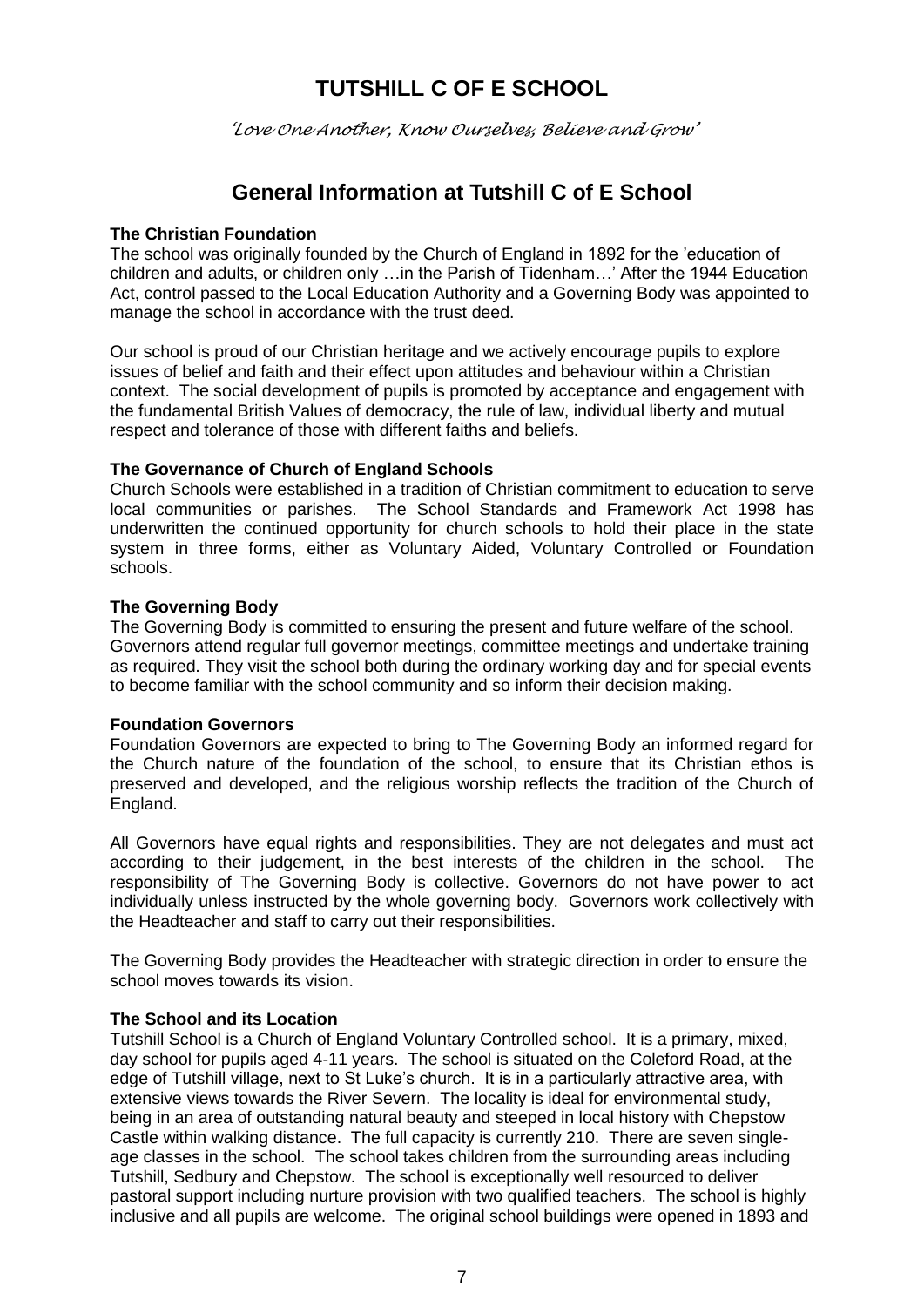*'Love One Another, Know Ourselves, Believe and Grow'*

an extensive new build programme was completed in 2007. This has greatly enhanced the learning opportunities offered to all children.

At playtimes, children use the adjoining playgrounds and grassed areas. In the summer, they can use the school's playing field and the outdoor play equipment. We also have an adventure playground and a play area under the trees. Over recent years we have been able to redesign and resource the playground. There are many areas which encourage health and fitness including a trim trail and tarmac area.

### **Admission and Transfer**

Each year 30 places are available for Reception children in September. The Admissions Department in Gloucestershire County Council, GCC, allocates these places according to the Local Authority admissions policy.

In keeping with the policy of Gloucestershire County Council, the school welcomes pupils who are 4 years old by 1st September in the year of their admission. Reception children are admitted during September on a part-time basis at first and within three weeks induction become full-time pupils. The exact details of the introduction and admission arrangements will be sent to parents during the Summer Term. We try to make the transition to school life as enjoyable and relaxed as possible through regular visits during the Summer Term before admission, so that children become familiar with the school environment, meet the staff and begin to feel at home.

The Governing Body has an Admissions Policy in place for allocating places in Year One – Year Six. This is regularly reviewed and a copy is available in the school office. This policy is in line with the GCC policy.

### **Welcoming Your Child to School**

Parents are welcome to visit the school, look round and ask questions at any time before their child enrols. Please make an appointment so we can spend time with you and answer questions directly. Reception parents are invited to an informal meeting, during early summer, when details concerning the introduction to school life will be discussed. This is a chance for parents to start to feel involved in the life of the school, to make known any views or specific requirements that they may have and to ask about any aspect of the schooling.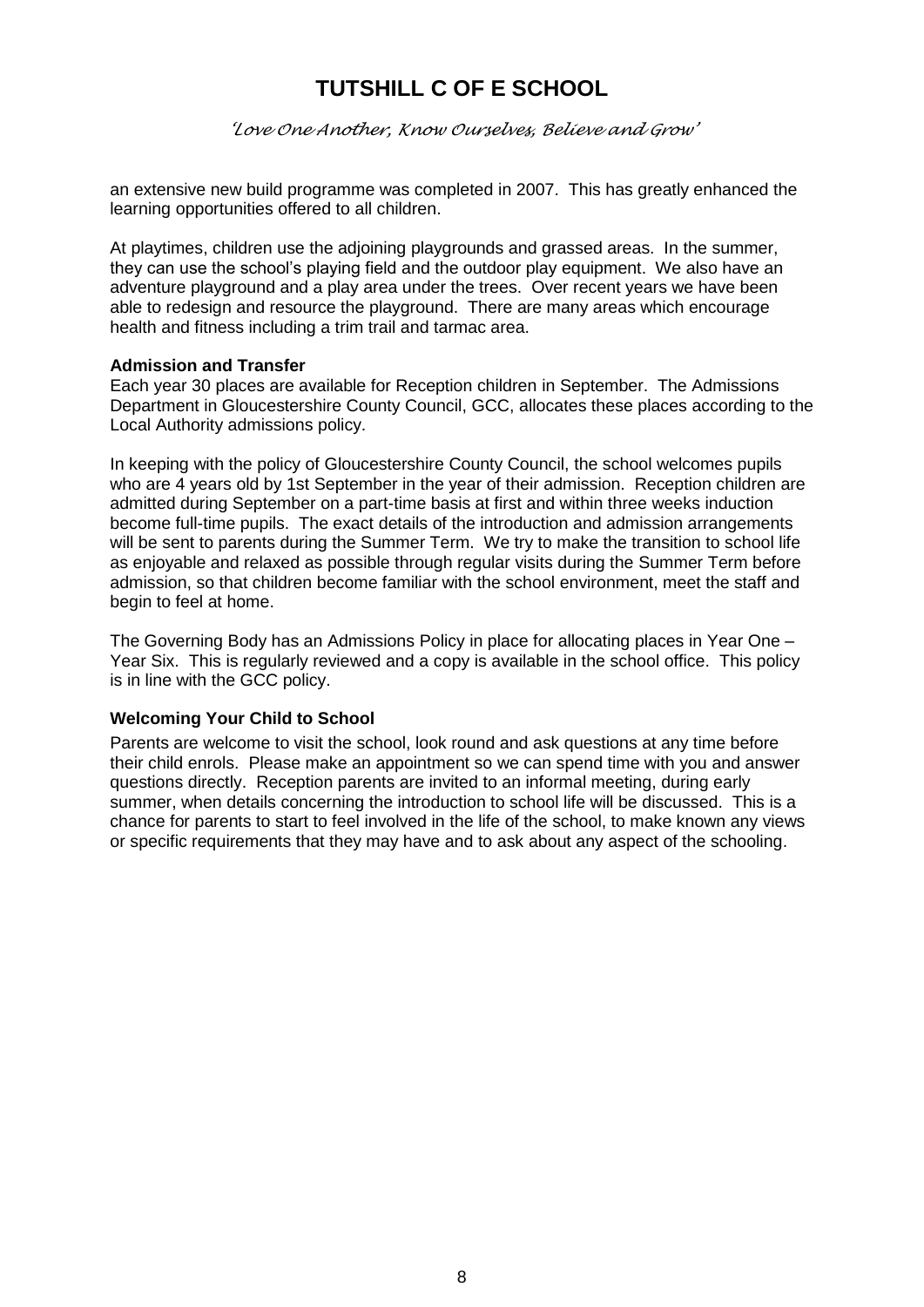*'Love One Another, Know Ourselves, Believe and Grow'*

### **Teaching and Learning at Tutshill C of E School**

As part of our drive towards being the best you can be, Tutshill C of E primary School has developed a teaching and learning approach, which is bespoke to the needs of our pupils.

### **School Aims**

- Provide a happy school where your child will be cared for with sensitivity
- Treat everyone in school with mutual trust, understanding and respect
- Promote the spiritual development of each child by encouraging a sense of wonder and an appreciation of their environment
- Provide opportunities for your child to learn in a positive environment and to be the best they can be
- Develop respect and tolerance for all races and religions
- Develop the ability to learn independently
- Help your child to read, write, listen and speak effectively
- Promote a healthy lifestyle and enjoyment of a wide variety of physical activities
- Encourage parents to become active partners in the education of all children.

We aim to establish an environment within which staff, governors, parents, future parents and friends of the school, support each other to achieve our aims.

### **The National Curriculum**

The National Curriculum is organised into an Early Years Foundation Phase, Key Stage 1 and Key Stage 2, as summarised below:

| <b>Key Stage</b> | Ages     | <b>Classes</b>           |
|------------------|----------|--------------------------|
| Foundation       | $4 - 5$  | Reception                |
| Key Stage 1      | $5 - 7$  | Year One and Year<br>Two |
| Key Stage 2      | $7 - 11$ | Year Three to Year Six   |

We have a recommendation of 30 children in each class and they are single age classes.

### **Teaching and Learning**

We aim for our children to leave Tutshill C of E Primary School with the knowledge, understanding, attitudes, skills and motivation which will help them to develop a love of learning and allow them to tackle whatever challenges their future holds. Our approach to teaching and learning forms part of the overall vision

We believe that the subjects that we teach through the National Curriculum should enable children to:

- Express their own opinions and make sense of the physical, social and cultural world around them
- Understand, communicate and empathise with a wide range of people, within their own immediate environment and those further afield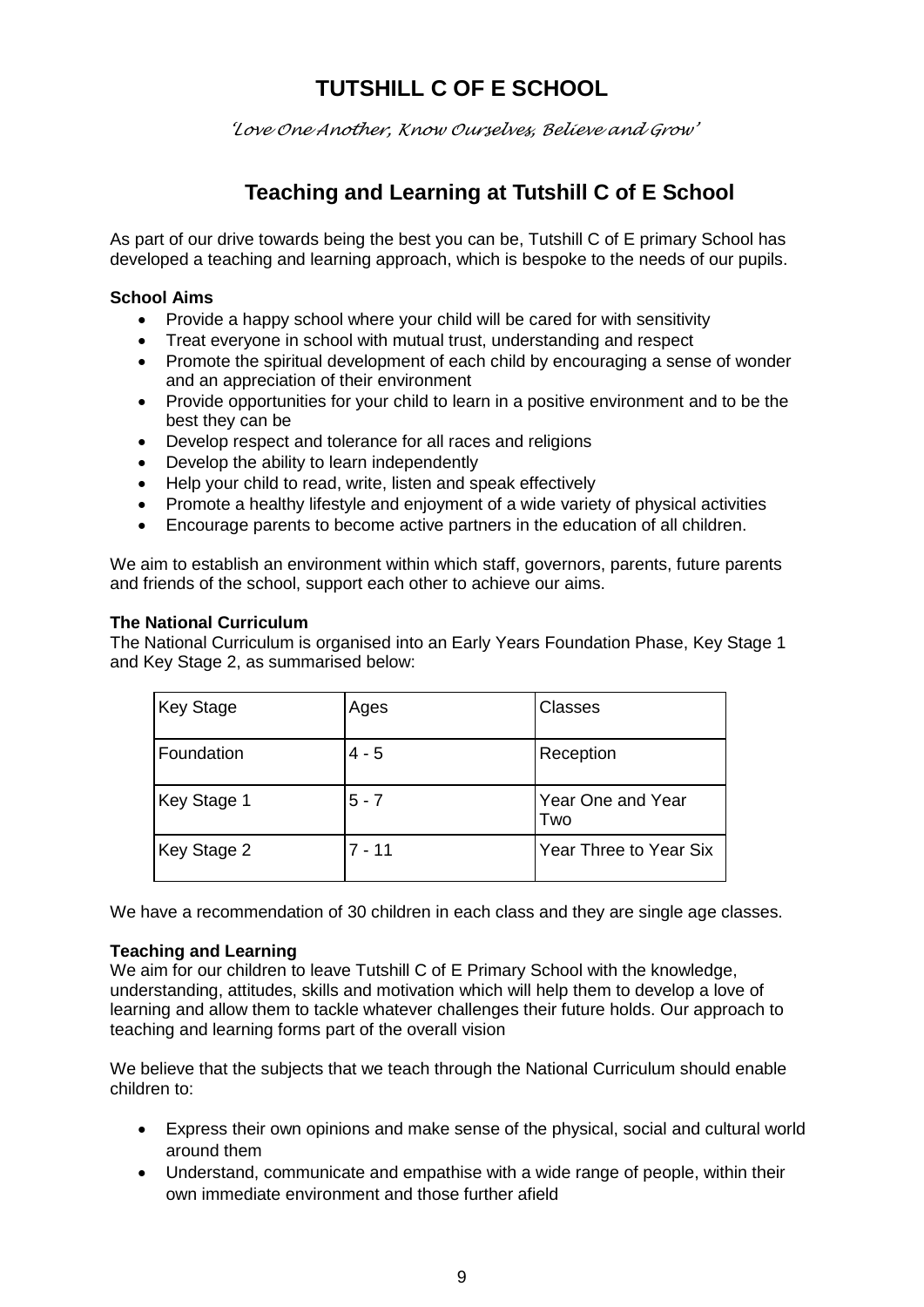*'Love One Another, Know Ourselves, Believe and Grow'*

- Explore the ideas of a range of people and disciplines and develop and formulate their own ideas through experimentation and investigation
- Have the time and opportunity to experience a sense of awe and wonder
- Have knowledge, understanding and skills which ultimately enable them to become independent members of society

### **'Love one another'**

We believe that the well-being of all members of our school community is at the heart of our ethos. Using a mindful approach helps children to use their attention, focus and personal skills to enjoy, cope with and tackle the challenges they encounter.

### **'Know Ourselves'**

A mindful approach helps all members of the community to think and act with awareness, clarity of thought and wisdom in daily tasks rather than just 'muddling through'. Taking time to focus on our own thoughts and feelings as well as how we interact with others enables staff and pupils to develop strong working relationships.

### **'Believe and Grow'**

We believe that children's motivations are key to developing their learning. At Tutshill C of E Primary School, we believe that intelligence is not fixed and that learning can be enhanced through a positive 'can do' attitude. We help our children to develop a growth mind-set, where they are motivated to have a go, take risks and not be afraid to make mistakes. Children at Tutshill c of E School are willing to embrace new challenges and are resilient, persistent and confident learners.

### **Key learning behaviours at Tutshill C of E Primary School**

Throughout the school, we relate our learning behaviours to a value and the value to an animal, so that our children can relate and understand what the value looks like when learning. Through creativity, curiosity and imagination we aim to develop confident and ambitious learners who demonstrate:

### **Perseverance through (tortoise)**

 Resilience: children who are willing to make and learn from mistakes. When facing challenges the ability to pick themselves up, try a new approach and keep on trying.

### **Courage through (Lion)**

 Risk taking: Children who question and ask "What if...?" and "What shall we try now?". Children who push themselves to try new things and know that learning is sometimes uncomfortable!

### **Responsibility through (owl)**

- Reflection: We encourage all members of the school community to actively evaluate their work and develop the ability to believe that they can always improve, whilst taking a pride in their own and others work and achievements.
- Evaluative skills: We are looking for children to think critically, be considerate, value their own ideas and believe they have the strategies they need to succeed..
- Resourcefulness: We aim for children to believe that they can help themselves when they are stuck, but also know when and who to ask for help when needed. Children are encouraged to want to find out for themselves and are skilled to be able to do so.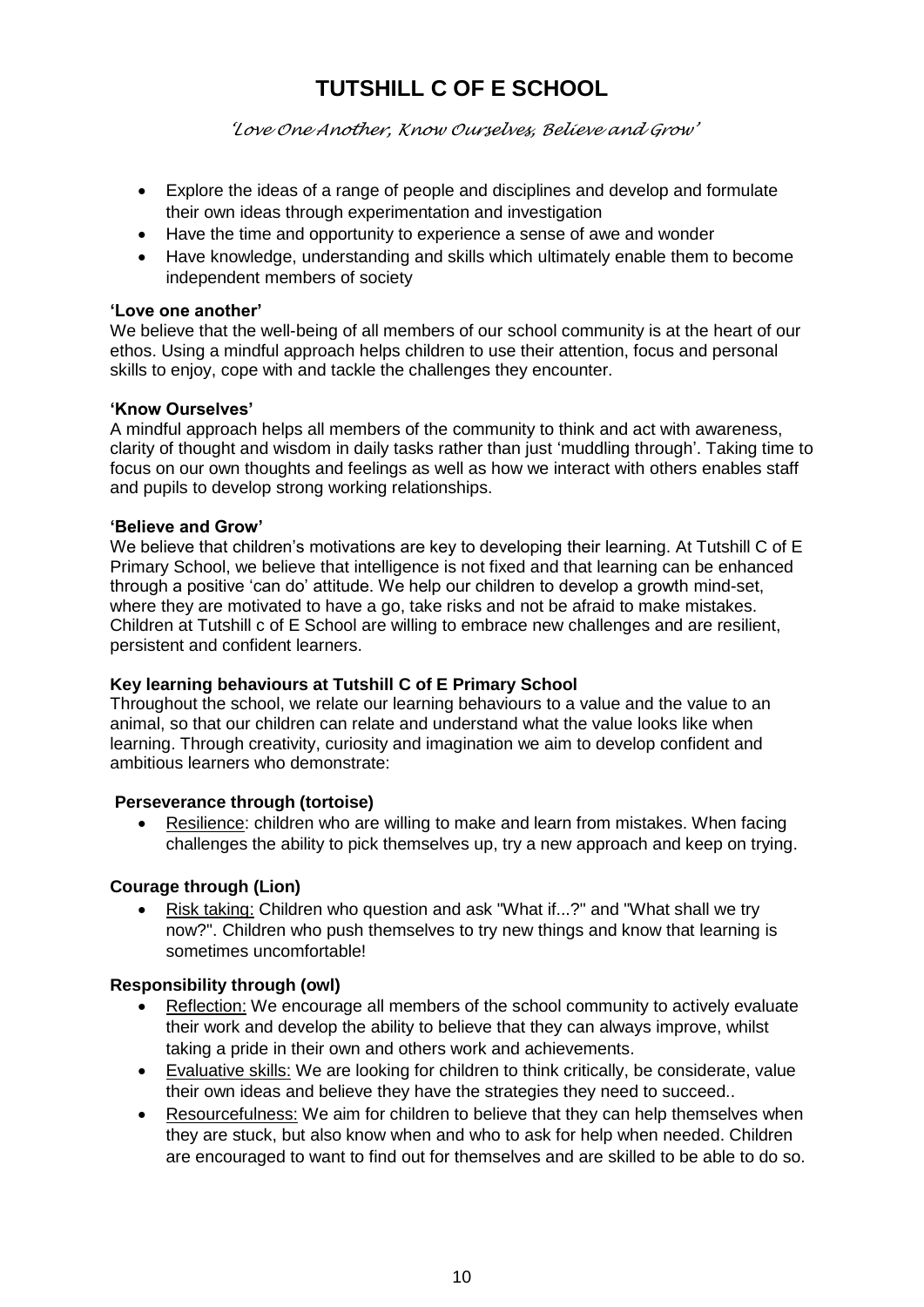*'Love One Another, Know Ourselves, Believe and Grow'*

### **Respect through (ants)**

 Cooperation: We aim for children to be able to learn with and from each other in a variety of ways, developing their own skills in a supportive environment, as well as encouraging others to achieve and work to the best of their ability.

### **Creativity through (chameleon)**

 Curiosity: We aim for children to be motivated and excited to learn, developing their own ideas, thinking and interests, leading their own learning in a creative and active way.

Here at Tutshill C of E School, we deliver the National Curriculum through topics on a two year rolling curriculum. Parents are able to view the topics and areas of learning on the school website under the 'Learning at Tutshill C of E School' section.

We have developed a curriculum that allows our children to see links between subjects and therefore experience leaning in a meaningful way. We change our topics in the Autumn, Spring and Summer Terms.

We work in phases whereby two classes within each Key Stage explore the same topic in parallel in the following pairings: Year One and Year Two; Year and Year Four; Year Five and Year Six. This allows our teachers to plan, support and, if needed, teach together. Both classes within the phase deliver the same topic. The learning and objectives are tailored to the year group, however, both year groups will be learning through the same topic title. Our two year rolling curriculum allows us to optimise the number of topics and areas of learning covered and ensure children make the best possible progress.

The children in the Reception class follow the Foundation Stage Curriculum and work towards achieving the Early Learning Goals in prime areas: personal, social and emotional development; language and physical development and in specific areas: maths; literacy; expressive arts and design and understanding of the world.

### **The Structure of the School Day**

The School bell is rung at 8.55 am and our morning and afternoon sessions take place as follows:

| KS <sub>1</sub> | Morning:<br>Afternoon: | 9.00am – 12.15pm (Infant playtime 10.20am - 10.35am)<br>$1.15 - 3.15$ pm  |
|-----------------|------------------------|---------------------------------------------------------------------------|
| KS2             | Morning:<br>Afternoon: | 9.00am – 12 noon (Junior playtime 10.40am - 10.55am)<br>$1.00pm - 3.15pm$ |

Late arrival disadvantages children. The school gates are closed after the school bell rings at 9.00am. Children arriving after this time will need to arrive through main school office.

### **Beginning and End-of-Day Procedures**

Pupils may arrive at school between 8.45am with supervision and 8.55am. Parents are welcome to wait in the playground until 8.55am. However, school supervision takes place from 8.50 am and children may be left after this time. One bell will be rung at 8.55 am. The school does not accept responsibility for pupils before 8.50am.

The school gates are closed after the school bell rings. Children arriving after this time will need to arrive through main school office. Please refer to our Attendance Policy, available under the 'School Documents' section on the website.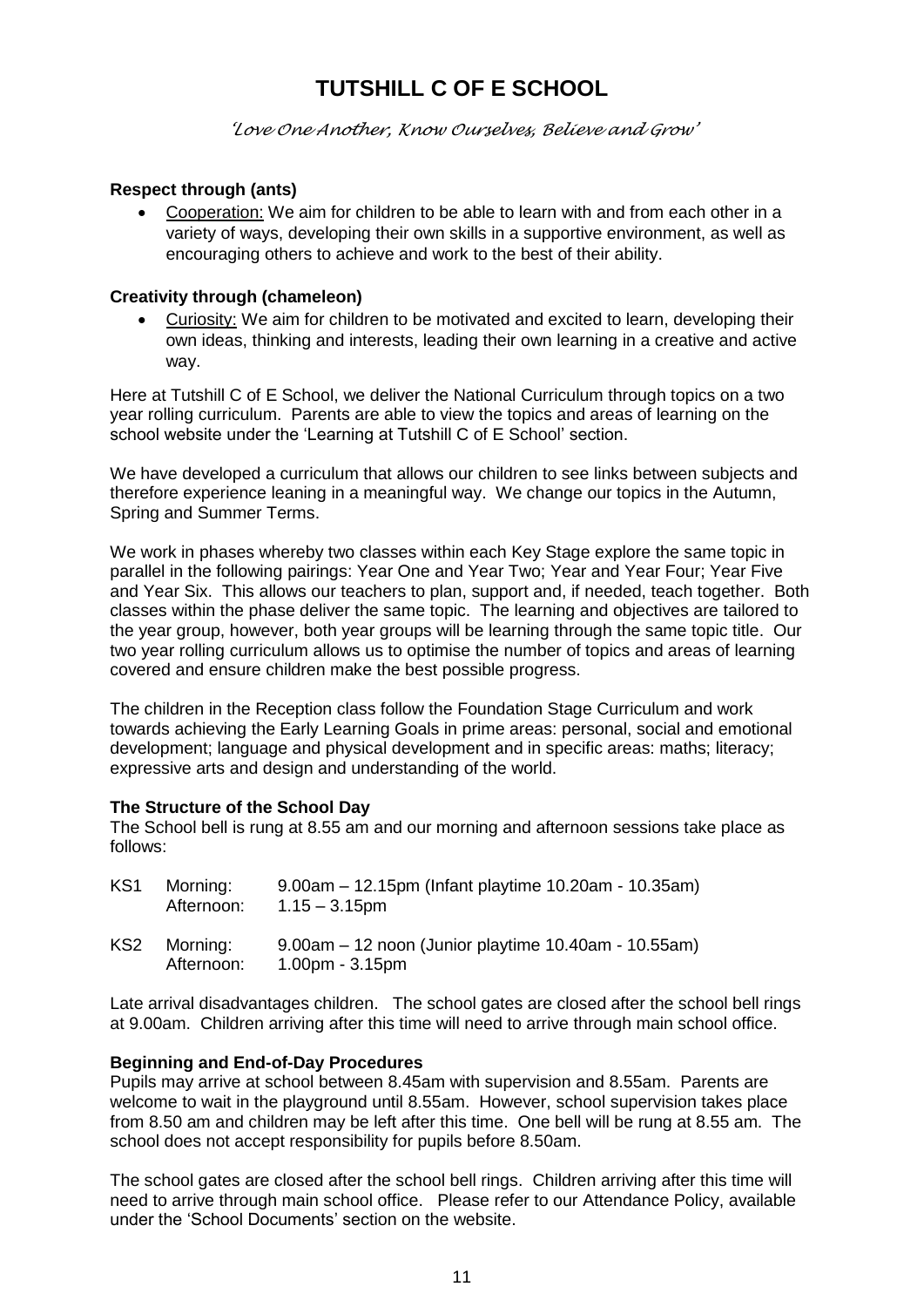*'Love One Another, Know Ourselves, Believe and Grow'*

Teachers accompany children onto the playground at the end of the school day at 3.15 pm and do not let the children go until a parent or known adult is seen. Please stand away from the classroom areas so that teachers can see waiting parents. If a child is to be collected by anyone other than their parents, guardian or known adult, the class teacher or the school office must be informed.

Children in Year Five and Year Six are allowed to walk home unaccompanied, if the Headteacher has been notified in writing.

#### **Assessment**

Teachers continually assess children's progress and provide work which matches their differing needs. Sometimes this requires different work to be set, a different outcome expected according to ability or a differing amount of adult support. We are in the fortunate position that we can offer support to groups of children, that find work difficult or those that need further challenge. In addition, there are opportunities for more formal testing which allows us to build up a profile of each child over time.

#### **Collective Worship**

Children who come to this school are educated in accordance with Christian principles and beliefs. Spirituality is seen as an important part of the development of each child. We take part in a daily act of Christian worship as a whole school or class led and have regular church services, in which the children are encouraged to take part. The church ministry team leads alternate Friday morning assembly which is held in St Luke's Church and from time to time other visiting speakers are invited.

### **Religious Education (RE)**

We teach RE in blocks to ensure that time is given for our children to discuss their own ideas about faith and the world around them.

Class teaching is based on the Gloucestershire agreed syllabus. As well as Christianity, children learn about, and from, the religions of Judaism, Islam and Sikhism. Visits to places of worship and visiting speakers enhance the curriculum.

### **Special Educational Needs (SEN)**

The School places great emphasis on the early identification of children with Special Educational Needs and aims to provide appropriate support in accordance with the requirements of the Code of Practice 2014. Parents are kept fully informed about their children's progress through review meetings. Please refer to the school website and the learning at Tutshill for more information about SEN identification and provision. We aim to comply with the Disability Discrimination Act (2004).

### **Technology at Tutshill C of E School**

In every classroom children have an iBoard and children have access to iPads which can be used in all aspects of the curriculum. There is also a portable iboard that can be used in all areas of the school.

#### **Educational Visits**

Classes undertake visits related to the curriculum, which provide an extra dimension to their school work. This is a very valuable part of their school career as it creates wider opportunities for academic and social development.

In Year Six, children will experience a residential visit following their end of year tests.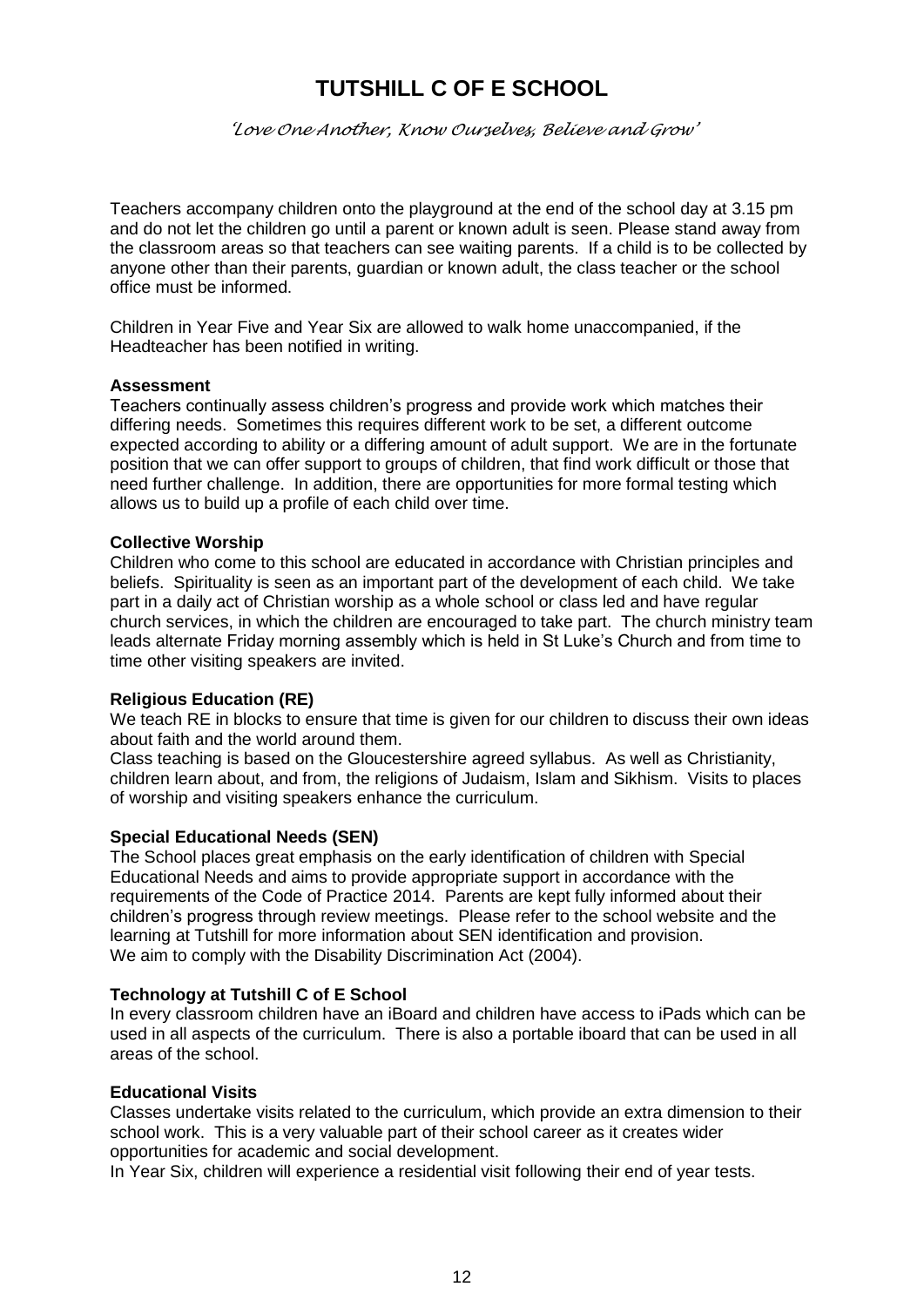*'Love One Another, Know Ourselves, Believe and Grow'*

### **Homework and Home-School Partnership**

The school has a Homework Policy. We aim to work in partnership with home and ask all parents to support the school in encouraging their child to complete homework tasks. Parents are also encouraged to work with the school and understand the role they play within their child's education.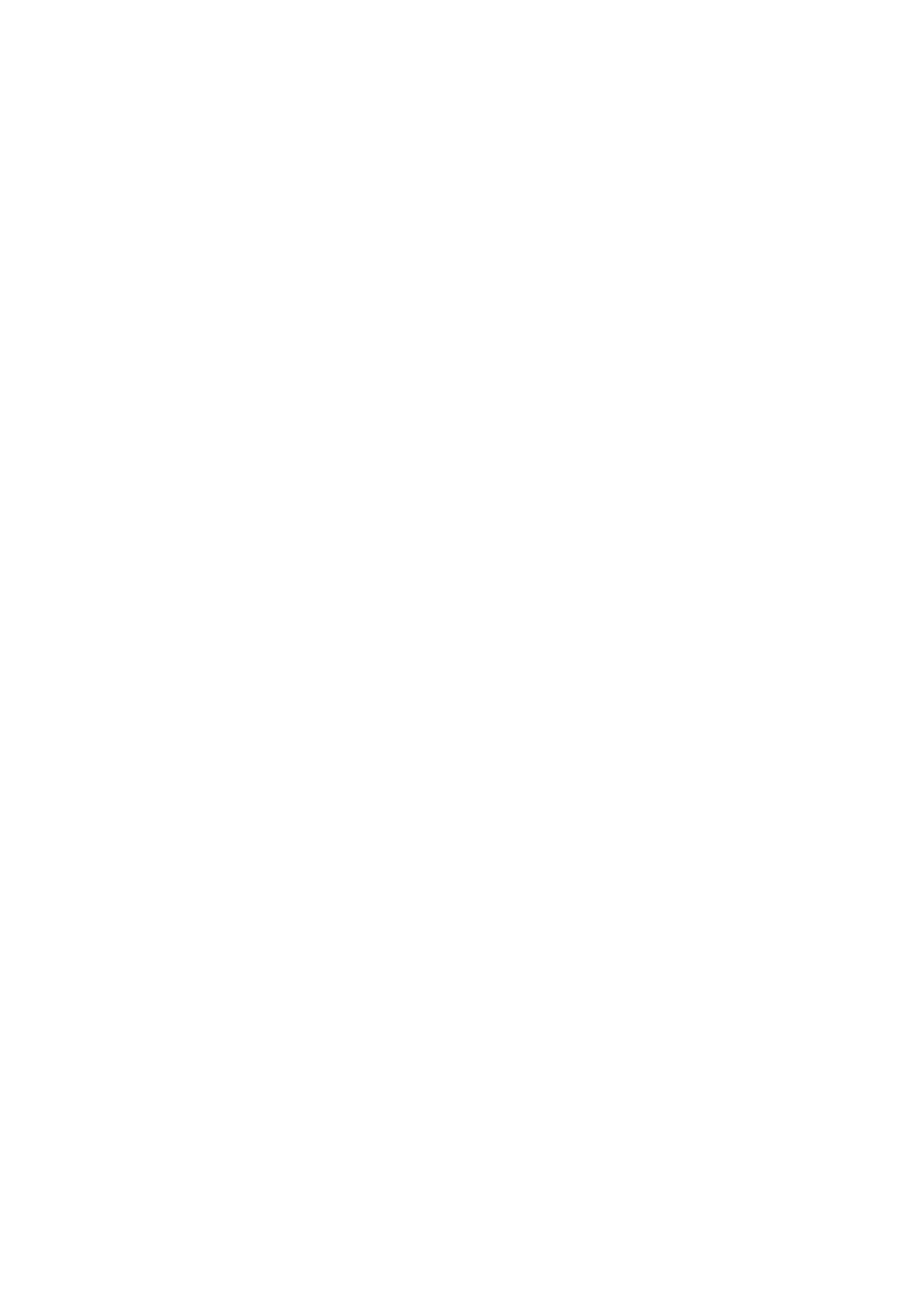*'Love One Another, Know Ourselves, Believe and Grow'*

### **Pupil Welfare at Tutshill C of E School**

### **School Uniform**

- A light blue polo shirt\*, shirt, or blouse
- School sweatshirt\* or navy jumper or cardigan
- Smart grey or navy trousers or grey or navy skirt/pinafore (skirts should be of an appropriate length and style)
- Grey socks/tights, white socks for girls in summer
- Dark coloured appropriate sensible shoes.
- In summer, children may wear grey or navy shorts
- In summer, girls may wear a blue checked or striped dress and white socks.

**PE Kit** (to be kept in a named drawstring bag and kept in school):

- Navy T-shirt\* and navy shorts
- Navy jogging trousers and jumper/sweatshirt
- KS1 (Reception, Y1 and Y2) daps/black or white trainers; and
- KS2 (Y3, 4, 5 and 6) black or white trainers (no colour/logos/names).

Our uniform supplier, Sheila's of Beachley Road in Sedbury, has sent details of her current prices for Tutshill School uniform as follows:

Sweatshirts £10.00 all sizes Sweat cardigans £12.00 all sizes Polo shirts £ 8.50 all sizes PE t-shirts £ 8.00 all sizes

\*However, whilst preferred by the school, the wearing of uniform bearing the logo is optional and uniform can be purchased from other suppliers providing it is the correct colour (i.e. plain light blue polo shirts and plain navy sweatshirts may be worn for lessons and a plain navy tshirt may be worn for PE).

Children should wear school uniform at all times.

Please note the following:

- **ALL SCHOOL UNIFORM AND OTHER ITEMS OF CLOTHING MUST BE NAMED.**
- Children should wear appropriate school shoes and not trainers
- Children with long hair should have it tied back using a plain, navy or blue "Alice" style hair band, plain navy bobble/pony-tail band and simple "Kirby"-style hair-grips. Decorative or embellished hairbands, bobbles/elastics/scrunchies and hair-grips must not be worn.
- No jewellery should be worn in school. Children with pierced ears may wear plain studs. These must be removed for all PE activities and the child must be able to put them back in themselves. Children are allowed to wear watches but these must be a small, plain wrist watch not linked to any games or online applications.
- No nail varnish.
- During the Summer term all children should have a hat and a water bottle as part of their PE kit. It is advisable to have a pair of plain navy blue jog bottoms in school.
- During the Autumn, Winter and Spring terms, all children should bring a coat to school. This ensures they are able to participate in outdoor activities and playtimes. During the Summer term it is advisable to have a light waterproof coat.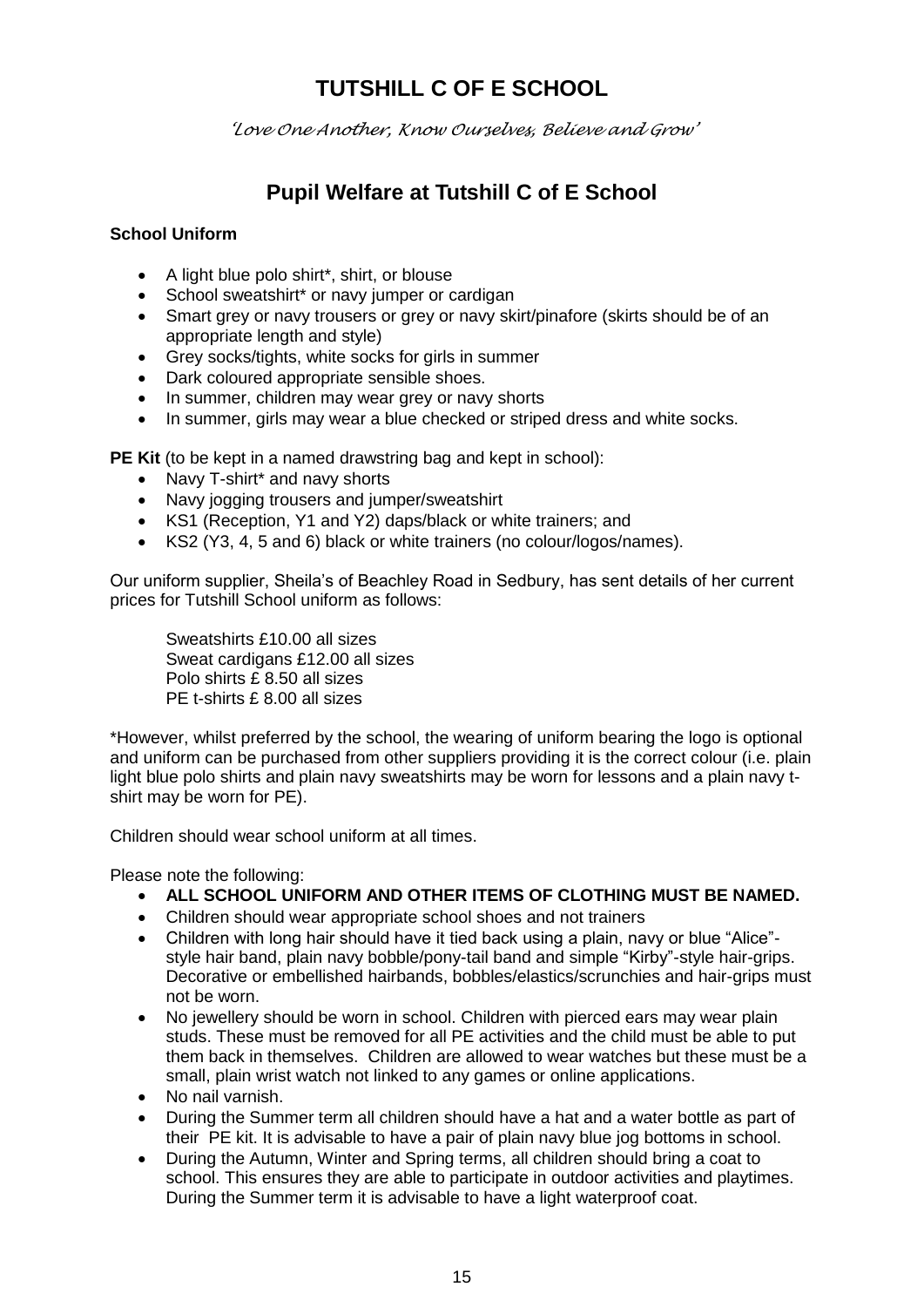*'Love One Another, Know Ourselves, Believe and Grow'*

### **Behaviour at Tutshill C of E School**

The School Rules are part of the Behaviour & Discipline Policy which is available on the school website: [www.tutshillcofeschool.co.uk](http://www.tutshillcofeschool.co.uk/) along with all the other policies. Please refer to these policies for up-to-date guidance on procedures.

These are our school rules; a copy is displayed in each classroom: *We look and listen when others are talking We work hard to do our best We are kind to other in what we say and do. We look after our environment We walk sensibly around our school We should try to say sorry*

### **School Travel**

For the sake of all pupils and the environment, we would encourage everyone to walk to school. There are safe routes to school using public footpaths and quiet roads. In 2015, we launched a road safety scheme with the police. We would like to remind parents if parking, to do so safely and on public property only.

### **Cycle and Scooter Storage**

We have secure storage for bikes and scooters at Tutshill C of E School. We would like to remind parents that children should be supervised on the way to school. Bike riders should wear helmets. Children on bikes are to discount and push bicycles and scooters across the playground. These bikes and scooters cannot be used during playtimes and the school cannot take responsibility for theft and damage. A cycling proficiency course is run offered Year Five in the Spring Term.

### **Lunches**

School meals are provided by a local company, Caterlink, who use fresh, locally sourced ingredients. The meals conform to nutritional guidelines and are proving to be very popular with the children. Payments are made via ParentPay, an internet based payment service which enables parents to pay for their children's meals 24 hours a day, seven days a week with the added advantage that parents are able to view their child's meal account on line.

### **Would your child like free school meals? Could your child benefit from Pupil Premium funding?**

Did you know that children who are registered for Free School Meals, receive additional Pupil Premium? This is allocated to the qualifying children and has been used at Tutshill School to support their learning and personal development in the following ways:

- 1:1 support teaching;
- Class supported teaching;
- Group work;
- Pastoral activities e.g. cooking and gardening;
- Purchased resources for mathematical development and emotional resilience; and
- **Enrichment activities.**

Registering for Free School Meals also entitles your child to:

- Free musical tuition:
- Free school trips; and
- A school uniform bursary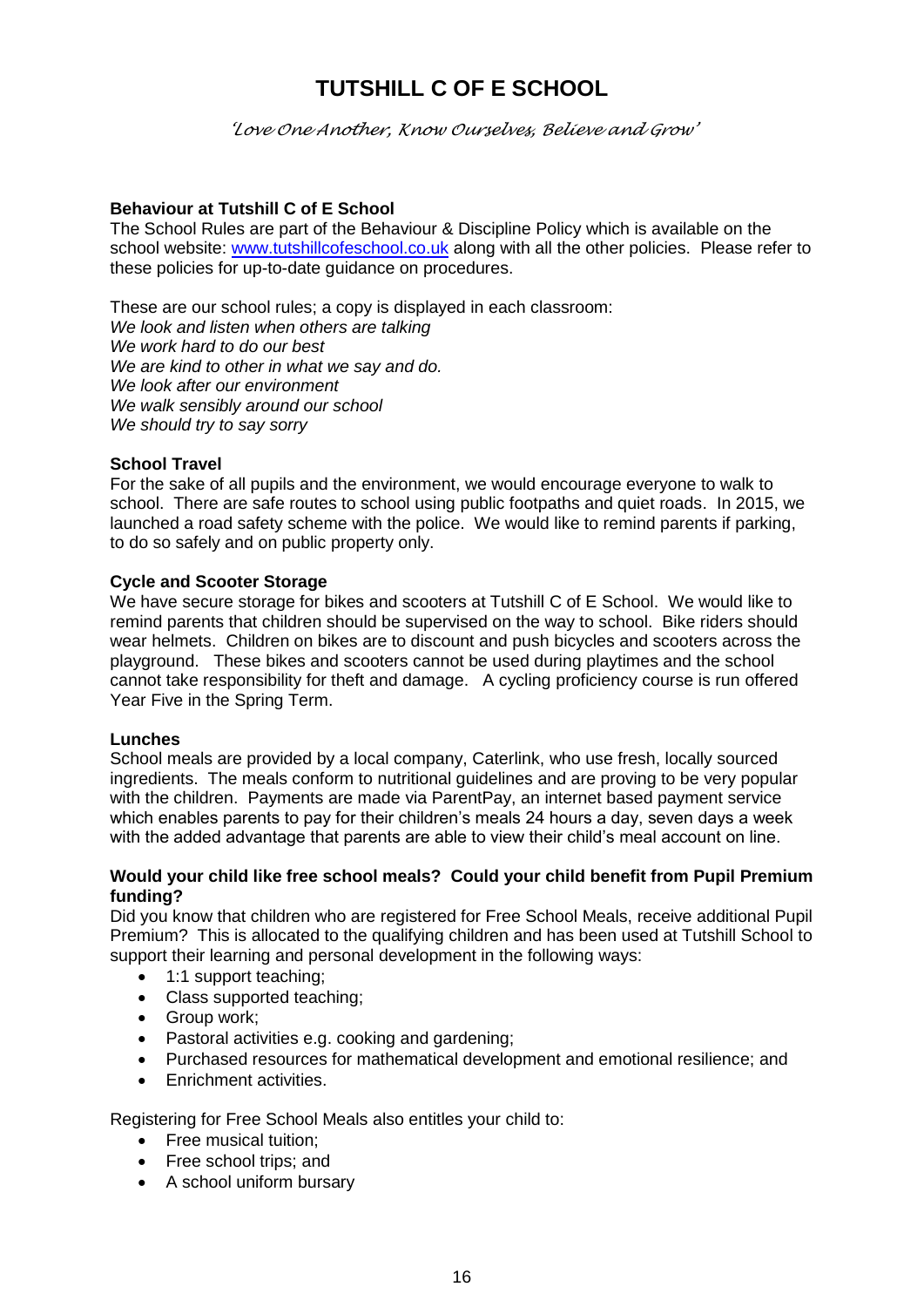*'Love One Another, Know Ourselves, Believe and Grow'*

If you think your child may be eligible for free school meals, please come into the office and we will be able to provide you with all the necessary information. We realise that this is a sensitive matter and we will treat any enquiries with the utmost confidentiality. However, if you would rather go online to find out about eligibility you can do so at <https://www.gov.uk/apply-free-school-meals>

#### **Snacks and Drinks**

Drinking water is available from all cold water taps in school. Children are encouraged to bring their water bottles in daily and may fill up their drink containers from these taps. We also have a water fountain. All children in KS1 have fruit provided free of charge at break time. Children in KS2 are to bring a healthy snack e.g. fruit or vegetables, should they want a playtime snack.

We ask parents to be mindful of the snacks they provide. We do have children with severe nut allergies and therefore ask you don't send buts or nut based foods to school. If you wish to discuss this further please contact the school office.

### **Medical Information**

If a pupil has a serious or recurring medical problem, parents should inform the school. Likewise, any serious allergies should be notified to the school office and a Healthcare Plan Form completed.

#### **Accidents at School**

The cuts and grazes resulting from minor accidents at break times are dealt with by qualified first aiders on the staff. If an accident of a more serious nature occurs, parents will be contacted. If necessary, children will be taken to hospital for appropriate treatment.

#### **Illness**

When a child complains of feeling unwell, they are initially assessed by a member of staff. If deemed necessary parents are contacted by telephone on the emergency number provided. **It is, therefore, essential that parents keep the school updated of any changes to their emergency contact numbers.** 

Children who have suffered from diarrhoea and/or sickness should be kept at home for 48 hours after the last episode. Impetigo and conjunctivitis are highly contagious and children should be kept away from school until treatment has been successful.

#### **Medicines**

Normally, we do not give medicine to children at school. However, if it is essential for your child to receive medication whilst at school, please call into the school office to complete the appropriate forms. However, please note that we are only able to administer medicine which has been prescribed by a GP. Full details are contained in our Administration of Prescribed Medicines Policy which can be found on the school website.

We need to be notified if your child uses an inhaler to prevent asthma. Children keep their inhalers close to them for use when they are required.

### **Health Checks**

The school nurse attends to do regular checks including vision and hearing in Reception and Year Six. Dental inspections take place for children in Reception and Year One, as arranged by the Health Authority.

### **Absence from School**

Please ring and leave a message with the school office or write a note giving the reason for absence. If no message has been received by 9:30am, parents will be contacted by the school. Failure to notify the school will result in an "unauthorised absence from school" being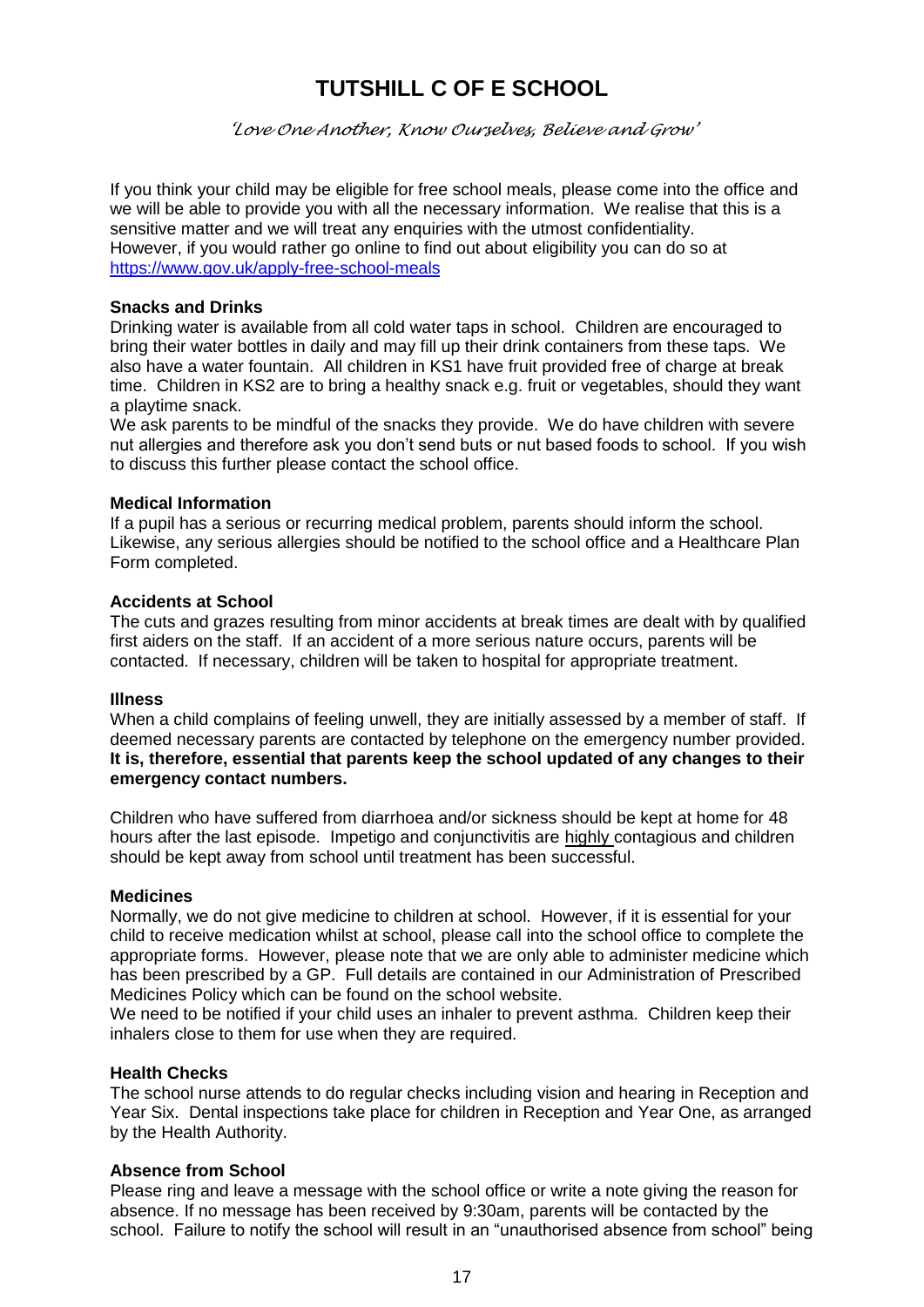*'Love One Another, Know Ourselves, Believe and Grow'*

recorded on the register. **Parents are discouraged from taking children out of school during term time.** Absence for exceptional circumstances can be requested and the Headteacher will address each case. Should children remain absent or the school have concerns regarding the child's whereabouts, a member of staff may conduct a house visit.

#### **Lost Property**

A clearly marked lost property box is kept in the staff cloakroom area just along from the school office. Children can look there for anything they have mislaid. This box is cleared at the end of each term*. PLEASE PUT NAMES IN CLOTHING AND BELONGINGS AND RENEW NAMES REGULARLY.*

### **The Cool Club and Breakfast Club**

There is a Breakfast Club and an after-school club on school premises for pupils who attend Tutshill School and need after-school care. This is run independently but in co-operation with school. For further information on hours and fees, please contact Cool Club on 07763 479119 or email [coolclub15@outlook.co.uk](mailto:coolclub15@outlook.co.uk)

### **Individual or Small Group Music Tuition**

The school is fortunate to benefit from a number of peripatetic music teachers. These lessons are charged on a termly rate. A term's notice must be given if children wish to discontinue their lessons.

#### **Security**

We ask **all** visitors to report to the office. We have a Visitors' Book for signatures and identity badges which we ask **all** visitors to wear. It is requirement that all Parent helpers undergo a Disclosure and Barring Service check. Colour coded lanyards allow staff and children to identify who is on site and in what capacity.

Apart from the main entrance to the premises all school gates are secured during the school day. Access to school at the beginning and end of the day is either through the blue gate in the railings and on to the playground. Access after 9.00 am is through the school office. At 3.00pm these gates are opened again for parents to use to go onto the playground and wait for their children.

#### **School Attendance**

From September 2015, the government is reducing the persistent absence (PA) threshold from15% to 10%, therefore any pupil whose attendance is 90% or less will be deemed persistently absent.

Persistent absence will be assessed on a cumulative basis so a pupil can come in and out the category but in real terms, a child or young person who misses 38 sessions (each day contains 2 sessions) over a full academic year will be classed as persistently absent, this can be as little as 5 or 7 sessions each term.

Persistent absence from school has a detrimental effect on a child's educational progress and attainment.

Tutshill C of E School will be implementing the following strategies in order to increase overall attendance among its pupils:-

#### **Weekly**

Each week the class with 100% attendance will receive an attendance reward card in celebration assembly on Monday morning.

Each Monday we reveal the colour team with the greatest attendance.

### **Termly**

Children who achieved 100% attendance for the term will receive a certificate and leaf to put on the attendance tree display.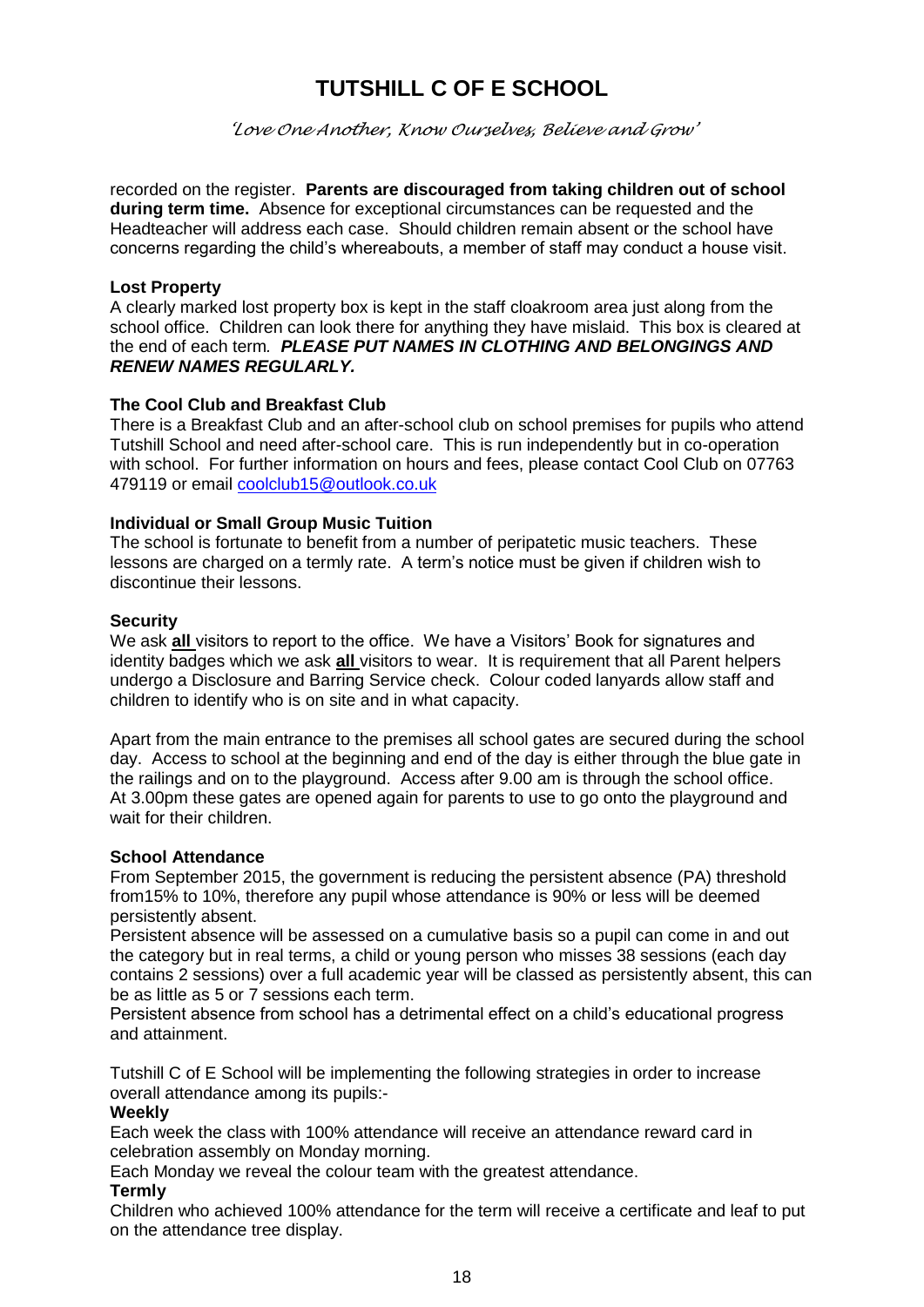*'Love One Another, Know Ourselves, Believe and Grow'*

On the last day of term, the colour team with greatest attendance is able to wear their teams colour to school. Unfortunately, this cannot be football kits or fancy dress outfit.

#### **Yearly**

The class with the most 100% attendance reward cards at the end of the year will receive a class reward.

Individual children with 100% attendance at the end of the school year will receive a certificate and will have the chance to share this achievement with their peers and take part in an activity.

### **Good Attendance + Punctuality = Success**

### **Attendance & Punctuality Guide**

Attendance and punctuality at Tutshill C of E School is viewed as a shared responsibility of the school staff, governors, parents, pupils and the wider community.

We welcome new ideas and strategies on how to help us improve the attendance and punctuality of our pupils.

We offer support consistently to pupils and their families around issues relating to attendance and punctuality.

### **Punctuality**

School and registration starts at 8.55am. Children should be lining up on their playground before this time. Any child arriving after 9.00am must enter the school via the school office and sign in.

Children arriving after 9.00am are marked as late on the internal schools register. The register officially closes at 9.30am and any pupil arriving after this time will be recorded as a 'U' code as advised by the Department for Education. The 'U' code is used to show that a child is in school but arrived after the registers closed and is classed as an unauthorised absence.

Late arrival disrupts the learning and focus of those children who are ready and willing to begin their day as well as those who have arrived late. We have this rule in order that children learn vital life skills and are prepared for the day ahead.

### **Absence due to Illness**

If your child is too ill to come to school, you must contact the school office before 9.00am to inform them of the reason for your child's absence.

If your child is absent for more than 3 days then a copy of their prescription, or a note from a Medical Professional will be required to show to the school office. If this is not received, any further absences will not be authorised.

Parent / Carers are required to update the school office each day of their child's absence. You can do this by calling the School Office and selecting option 1.

### **Absences due to other circumstances**

Should you feel you have to keep your child off school for any reason, and this is unavoidable, please inform the school as soon as possible.

Should leave from school be required to attend an event following bereavement, the school would be sympathetic to reasonable requests for absence. These would be classed as authorised. You can find leave of absence request forms on the school website or at the school office.

### **Medical & Dental Appointments**

Where possible, please make all GP and Dental appointments out of school hours. Please only take your child from school for medical or dental appointments shortly before their appointment time, and return them to school immediately after.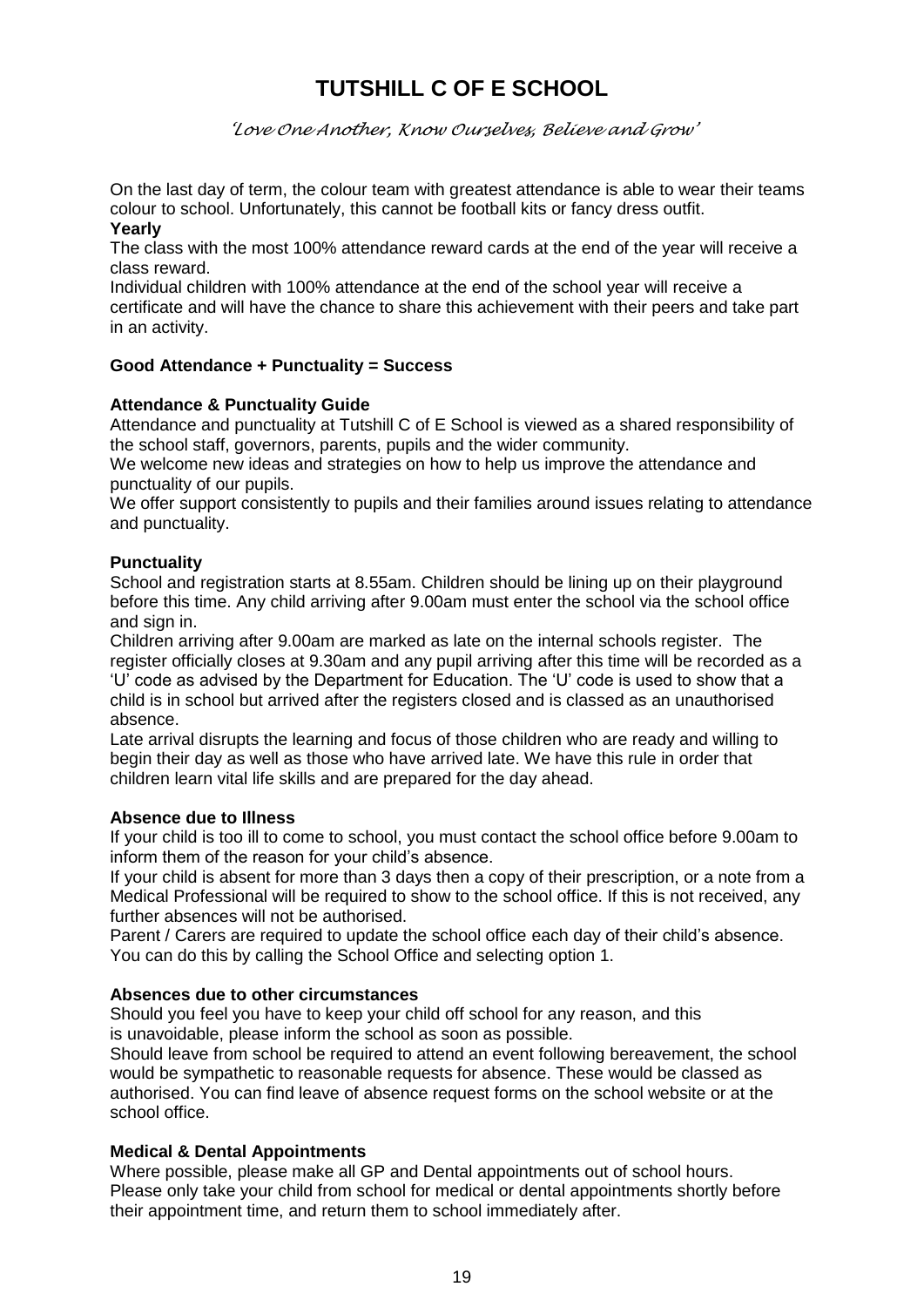*'Love One Another, Know Ourselves, Believe and Grow'*

Please provide proof of all appointments to the school office – such as appointment cards or appointment letters.

*Please be aware that we understand hospital appointments cannot always be had out of school time and we do appreciate that these cannot be changed. However, please still provide a copy of the appointment letter or card.*

#### **Application for Leave of Absence during term time**

Requests for leave of absence during term time must be applied for in advance by completing an official request form and submitting it to the Headteacher.

### **Holidays are not permitted during term time.**

Absences of this nature shall be considered by the Headteacher on an individual basis and shall only be authorised in **exceptional circumstances**. Depending on circumstance, proof may be required.

Penalty Notices may be issued to parents who take their children out of school without authorisation or permission.

Our rules and regulations around attendance and punctuality are there to ensure the safety and well-being of your children, and to ensure that every pupil is given the opportunity they are entitled to learn, grow and achieve to their highest expectations.

#### **Insurance Cover**

The Local Authority only insures against accident liability for cases involving negligence. These are very rare. If parents wish to provide their children with a more general insurance cover (24 hours a day for the whole year) a personal accident insurance policy for pupils is available at a small annual premium. Application forms are available from GCC

### **Charging Policy**

The school wishes to provide the best possible educational opportunities available within the funds allocated by the education authority. Education during normal school hours is free. It is recognised however that many educationally valuable activities may be dependent on voluntary financial contributions from parents/carers. The school's concern is to keep these contributions to a minimum and to ensure that all children are able to take part. We will do all we can to resolve the issue and support families. Parents are asked to see the Headteacher or Chair of Governors in confidence if they experience difficulty in making these contributions. We will endeavour to do all we can to resolve the issue and support families. However, if insufficient voluntary contributions are received to fund a trip, it may be necessary to cancel the activity as the school is unable to subsidise these activities.

### **Parent Teachers' Association (PTA)**

All parents/carers and staff are automatically members of the school PTA. The PTA was formed in 1982 and all members are warmly invited to regular meetings. The PTA supports the school in many ways. As well as raising valuable funds, the PTA provides a social focus for the school community. Money has been raised for a variety of projects and the PTA also subsidises special events including visits to school by theatre groups, attending the Drill Hall for performances and visits to school by a wide range of extra-curricular providers.

There are annual events which have become a traditional part of the school year - a Christmas Fayre, Summer Fete, and quiz nights. We are proud of the thriving partnership of staff, parents and governors.

School website : [www.tutshillcofeschool.co.uk](http://www.tutshillcofeschool.co.uk/)